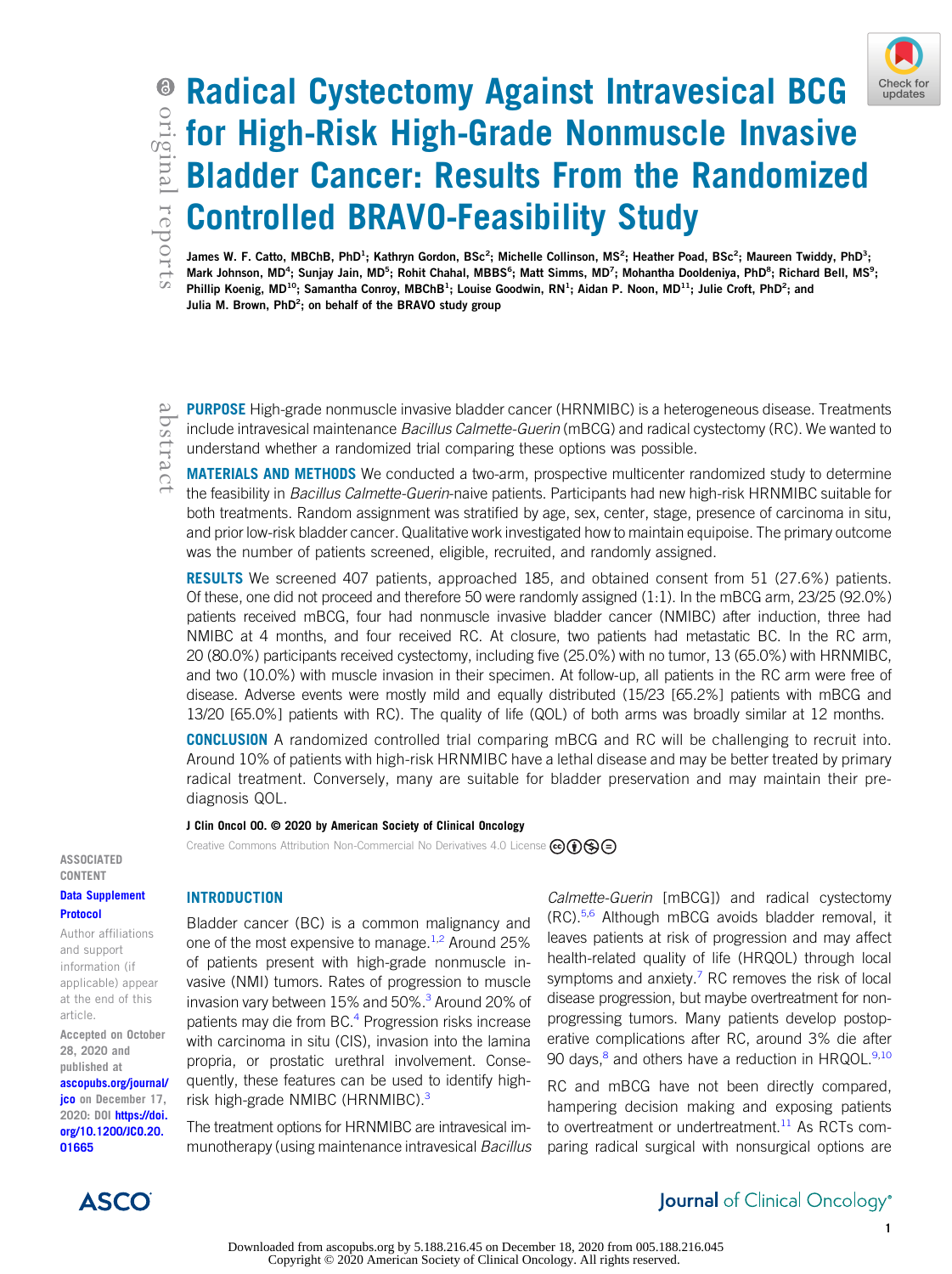#### CONTEXT

## Key Objective

We wanted to understand whether a randomized trial comparing intravesical maintenance Bacillus Calmette-Guerin (mBCG) and radical cystectomy (RC) for high-grade nonmuscle invasive bladder cancer (HRNMIBC) was possible.

## Knowledge Generated

An RCT comparing mBCG and RC will be difficult to conduct. In the mBCG arm, 23/25 (92.0%) patients received mBCG, four had nonmuscle invasive bladder cancer (NMIBC) after induction, three had NMIBC at 4 months, four received RC, and two developed metastases. In the RC arm, 20/25 (80.0%) participants received cystectomy, including five (25.0%) with no tumor, 13 (65.0%) with HRNMIBC, and two (10.0%) with muscle invasion in their specimen. All patients in the RC arm were free of disease at closure.

#### Relevance

Around 10% of patients with new high-risk HRNMIBC have a lethal disease and may be better treated by primary radical treatment. Conversely, many are suitable for bladder preservation and may maintain their prediagnosis quality of life.

challenging to complete, $12,13$  $12,13$  we undertook a feasibility study to assess whether recruitment was possible. We embedded qualitative components exploring patient experience and clinician equipoise. We hypothesized that recruitment and random assignment would not be possible.

## MATERIALS AND METHODS

## Patients and Random Assignment

BRAVO was a multicenter, parallel-group, mixed-methods, individually randomized, controlled feasibility study<sup>[14](#page-11-13)</sup> run through seven NHS cancer networks. Eligible patients were  $\geq$  18 years old with a new diagnosis of high-grade<sup>[15](#page-11-14)</sup> or grade 3<sup>[16](#page-11-15)</sup> NMI urothelial cell carcinoma (UCC) (either pTa, pTis, or pT1). One or more criteria from presence of pTis, lympho(vascular) invasion, residual grade 3/high UCC on re-resection, multifocal disease ( $>$  3 tumors), young age ( $<$  65 years old), initial tumor size  $>$  3 cm (or  $>$  5 g in histology specimen), or pT1 stage were also needed. Participants were consented by clinicians and randomly assigned (1:1) by the Clinical Trials Research Unit. Random assignment was stratified by age  $(< 75, \geq 75)$ , sex, center, highest transurethral resection of bladder tumor stage (pTa/ pTis, pT1), the presence of CIS, and previous low-risk BC. Reresection was performed if the transurethral resection of bladder tumor specimen had T1 disease or Ta/Tis disease without detrusor muscle. $17$  It was not possible to blind treatment allocation. The study has ethical approval (16/YH/0268).

#### Treatment and Follow-Up

Successful mBCG was defined as  $\geq 4$  induction doses and at least 12 months of maintenance treatment using the SWOG protocol.<sup>18</sup> mBCG could continue in the presence of HRNMIBC at first cystoscopy after induction of Bacillus Calmette-Guerin (BCG) or in the presence of low-risk nonmuscle invasive bladder cancer (NMIBC) at any time. The presence of HRNMIBC or invasive BC after induction required the cessation of mBCG. Rigid cystoscopy with biopsy and bladder washings or urine cytology was

mandated at the first check. Thereafter, cystoscopic approach was per local protocol. Dose adjustment for BCG was not permissible. Please see our methods report $14$  and protocol (Data Supplement, online only) for more details.

RC included removal of the prostate or seminal vesicles in men, and uterus or cervix or fallopian tubes and anterior vaginal wall in women. Pelvic lymphadenectomy included, at least, regional lymph nodes up to the ureteric crossing of the common iliac vessels. To minimize surgical variation, <sup>[19](#page-11-18)</sup> only surgeons with  $\geq 10$  years' RC experience or reported (British Association of Urological Surgeons data set<sup>[20](#page-11-19)</sup>) outcome data on  $\geq 10$  RCs per year for the last 2 years (or 20 in the last year), with a median length of stay under 16 days and a 90-day post-RC mortality rate of  $<$  10%, were used.

Follow-up included three monthly clinic review and chest or abdominal or pelvis computed tomography scans 52 weeks after random assignment. HRQOL questionnaires were administered prior to random assignment and at 3 and 6 months after random assignment. For those randomly assigned early to the study, HRQOL results were collected at 12 months after random assignment. Measures included EuroQuol-5D (EQ-5D), $^{21}$  $^{21}$  $^{21}$  EORTC QLQ-C30, $^{22}$  $^{22}$  $^{22}$  and either EORTC QLQ-BLM30 (RC cohort) or EORTC QLQ-NMIBC24 (for BCG). Decision regret questionnaires asking about trial participation and acceptance of allocated treatments were completed at 12 months. Deaths, complications, and toxicities (adverse events [AEs]), and related unexpected serious AEs up to 12 months after random assignment, or 3 months after the last participant was randomly assigned were collected. Please see [Ref. 14](#page-11-13) and the protocol (Data Supplement).

## **Outcomes**

Primary outcomes were the number of patients screened, eligible, recruited, and randomly assigned in the study. Secondary outcomes included the acceptance rates of allocated treatments, 12-month mBCG compliance, feasibility of collecting (including optimal schedule and likely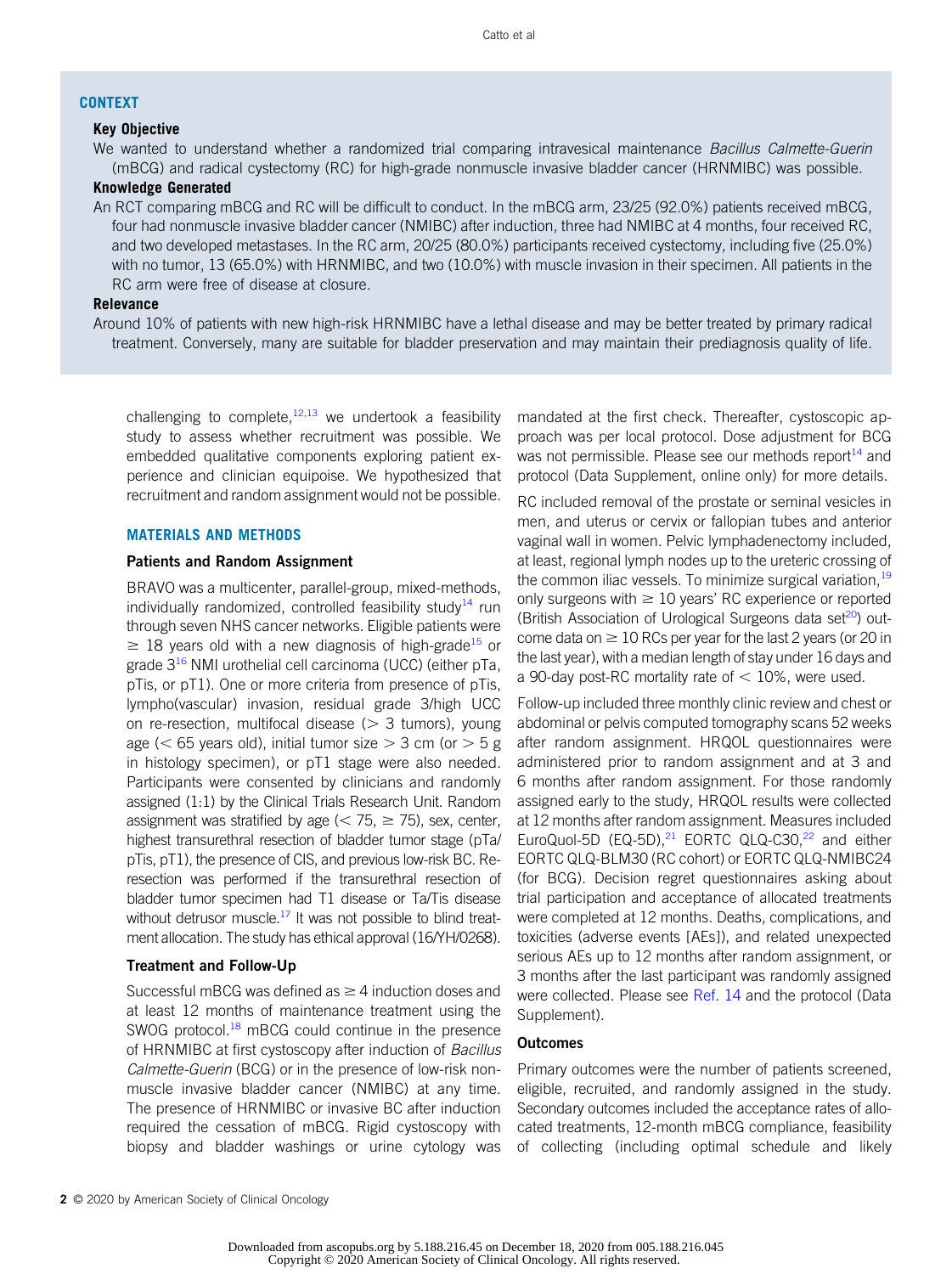distribution of) HRQOL data, and to explore the reasons expressed by patients for declining recruitment.

## Sample Size

Sample size was set to give confidence that recruitment for a definitive trial could be met. A formal power calculation was not appropriate. The primary end point of a phase III trial would be cancer-specific survival. We estimated that 506 participants would be required to have 80% power to show a superiority hazard ratio of 0.626 (based on improvement in 5-year cancer-specific survival from 0.7 with mBCG to 0.8 for RC), assuming a 3-year accrual period, 5 years of follow-up, and accounting for 5% loss to follow-up. For this feasibility study, pilot data suggested a pool of 200 eligible patients per year, of which we estimated we would need to randomly assign approximately 25% to meet the rate required in a definitive trial. Thus, we aimed to recruit a minimum of 60 participants from seven centers (and their associated district general hospitals) over an 18-month period. This assumed a 6-month setup (recruitment rate approximately four patients per center per year) and a rate of approximately 11 patients per center per year thereafter.

## Analyses

Quantitative analyses focused on descriptive statistics and CI estimation and were conducted on the intention-to-treat population; formal hypothesis testing was not undertaken.

Summary statistics were calculated for screening, eligibility, recruitment, and random assignment to provide estimates for the definitive trial. To understand acceptability of the study, uptake of allocated treatment and compliance with 12-month mBCG were summarized descriptively. Followup rates for self-reported outcomes were reported together with 95% CIs to understand the feasibility of collecting quality of life (QOL) data and to inform the sample size calculation for a definitive trial.

## Qualitative Interviews

Qualitative analyses were conducted from interviews with eight doctors, six nurse specialists, and 29 patients (14 had received RC and 15 BCG). A manuscript summarizing these results is in preparation (M. Twiddy, personal communication, January 2020).

## RESULTS

## Screened, Eligible, and Randomly Assigned Populations

In total, 407 patients were screened and 215 (52.8%) patients were found eligible ([Fig 1](#page-3-0), Data Supplement) between October 2016 and March 2018. The commonest reasons for ineligibility were prior HRNMIBC and/or BCG, NMIBC lacking additional risk factors, another malignancy, or the patient was unsuitable for both treatments. Investigators approached 185/215 eligible patients and 51 agreed to be randomly assigned (27.6%). Patients declined

random assignment because of one or more of the following: mBCG preference (77 [50.0%]), RC preference (39 [25.3%]), dislike of random assignment (27 [17.5%]), concerns about study participation (8 [5.2%]), or did not specify (3 [1.9%]). One participant did not proceed to random assignment (and chose mBCG outside of the study). Consequently, 25 patients were randomly assigned to mBCG and 25 to RC. Recruitment was halted after 18 months (as per statistical plan). The randomly assigned cohort were typical for BC patients: most were men (4:1 ratio), between the age of 60-80 years (82.0%), and with a smoking history (74.0%, [Table 1](#page-4-0) and Data Supplement).

## Maintenance BCG

Follow-up concluded in July 2018. In the mBCG arm, 2/25 (8% of randomly assigned) participants did not commence treatment and 23/25 (92.0% of randomly assigned) started BCG, all within 4 weeks of random assignment ([Table 2\)](#page-6-0). Of these, 22 (95.7%) participants received all induction doses and 1 had 2 omissions because of a urinary infection or BCGitis before refusing further BCG (Data Supplement). All 18 who received cycle 2 and 5/6 (83.3%) participants reaching cycle 3 received three instillations. Cycle commencement was delayed in 14/18 (77.8%) and 3/6 (50.0%) participants for cycle 2 and 3, respectively. In cycle 3, one patient had three omissions because of BCG-related toxicities and feeling too unwell for treatment. Cystoscopy during induction (ie, after 6 BCG instillations) revealed low-grade (2/22 [9.1%]) and highgrade (2/22 [9.1%)] NMIBC in four patients. At 4 months, low-grade pTa and high-grade pT1 NMIBC were present in one and two patients, respectively. At follow-up, 1/25 (4.0%) patient had progressed to distant metastatic UCC (at 12 months after random assignment), 4/25 (16.0%) patients had received RC (two because of initial preference for RC, one because of ineffectiveness of BCG post-induction (6 months after random assignment: RC histology was pT3 N1 UCC), and one for CIS (at 12 months after random assignment), and one patient was receiving hyperthermic mitomycin C for BCG-unresponsive CIS (9 months after random assignment). Fifty-one AEs were seen in 15/23 (65.2%) patients. The average number of AEs per person was 2.6 (standard deviation  $[SD] = 0.96$ ) and 1.9 (SD = 0.64) for induction and cycle 2, respectively; one patient experienced two AEs at cycle 3. Most AEs were mild (grade 1 or 2), such as urinary frequency (15/51; 29.4%) or dysuria (13/51; 25.5%). However, 2 AEs were grade 3 during induction and AEs led to unplanned hospital admission in 3/13 (23.1%) patients during induction and in 1/8 (12.5%) patient during cycle 2 (0 in cycle 3). In total, of those who commenced BCG treatment, 5 (21.7%) permanently discontinued BCG.

## Radical Cystectomy

In the RC arm, 20/25 (80%) patients received primary surgery ([Table 3](#page-7-0); including 18 within 8 weeks of random assignment and one who deferred RC until after coronary angioplasty) and five (20.0%) chose mBCG. Most surgery was via an open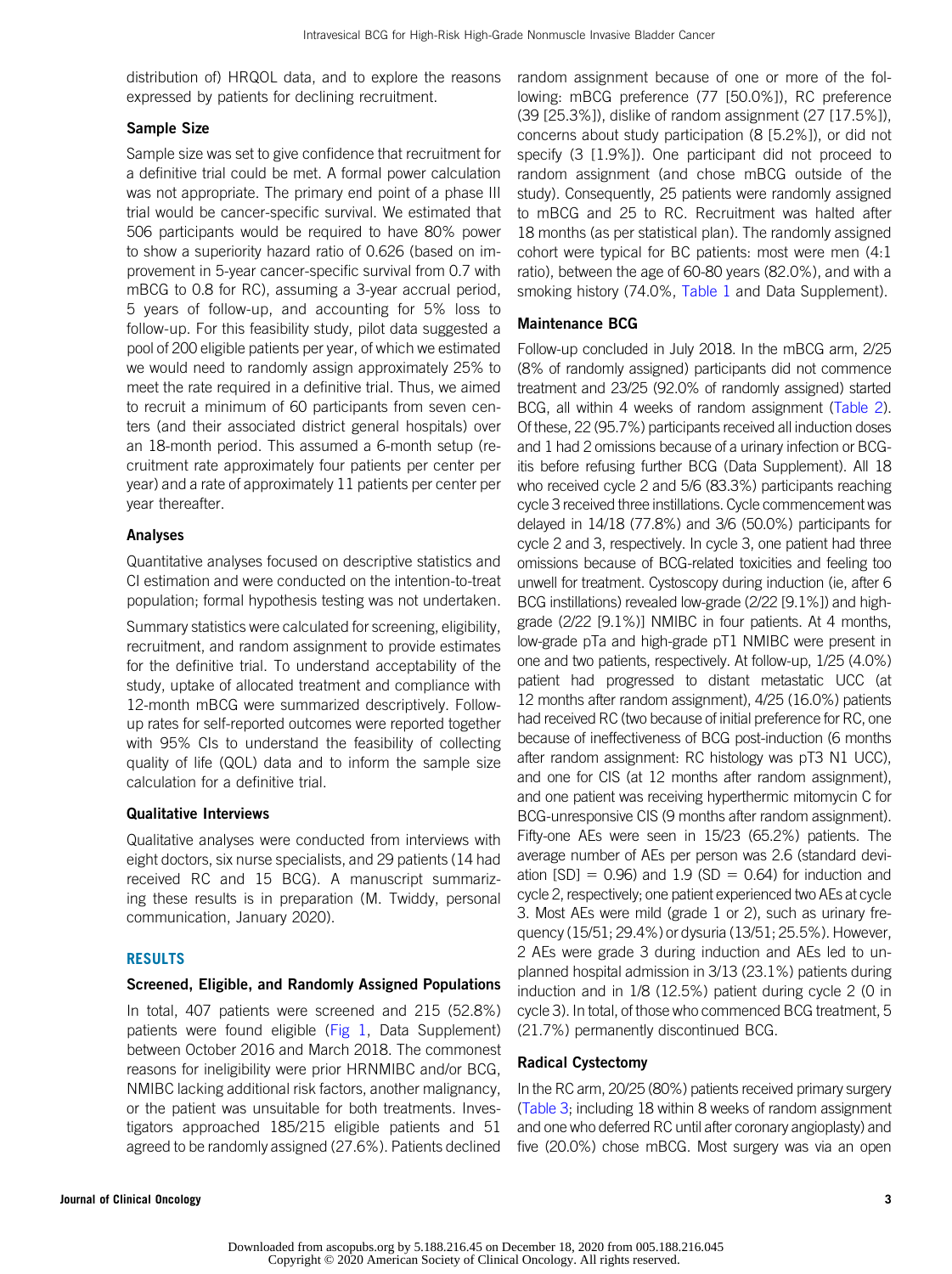Catto et al



<span id="page-3-0"></span>FIG 1. Consort diagram for the BRAVO feasibility study. mBCG, maintenance Bacillus Calmette-Guerin; QOL, quality of life; RC, radical cystectomy.

4 © 2020 by American Society of Clinical Oncology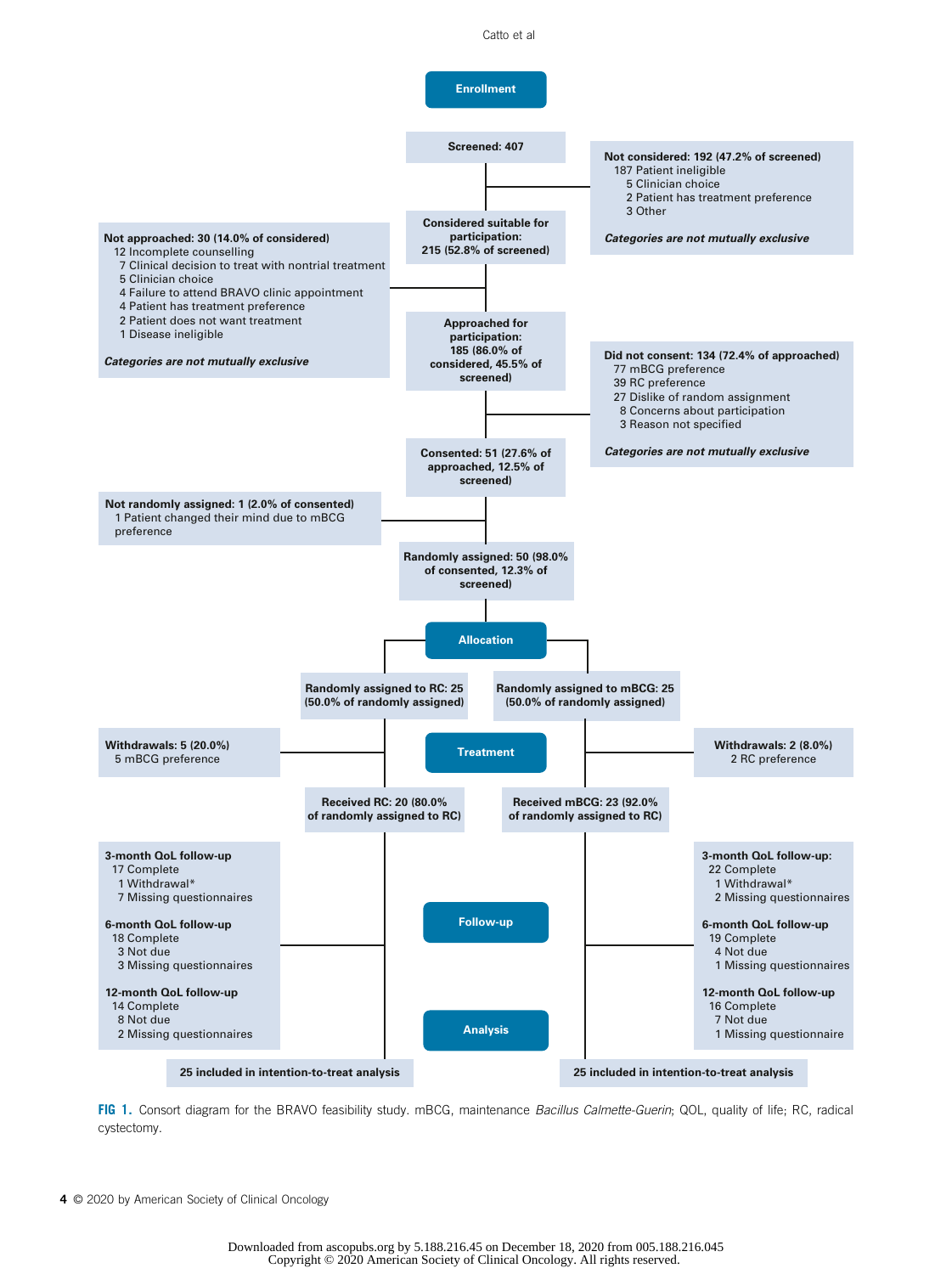<span id="page-4-0"></span>

| TABLE 1. Baseline Characteristics of the Randomly Assigned Participants |
|-------------------------------------------------------------------------|
|-------------------------------------------------------------------------|

| <b>Category</b>                                                               | <b>RC</b>                     | mBCG                     | Total       |
|-------------------------------------------------------------------------------|-------------------------------|--------------------------|-------------|
| Total                                                                         | 25 (100%)                     | 25 (100%)                | 50 (100%)   |
| Age category                                                                  |                               |                          |             |
| < 75                                                                          | 18 (72.0%)                    | 18 (72.0%)               | 36 (72.0%)  |
| $\geq 75$                                                                     | 7 (28.0%)                     | 7 (28.0%)                | 14 (28.0%)  |
| Sex                                                                           |                               |                          |             |
| Male                                                                          | 19 (76.0%)                    | 22 (88.0%)               | 41 (82.0%)  |
| Female                                                                        | 6 (24.0%)                     | 3(12.0%)                 | 9(18.0%)    |
| Diagnostic procedure                                                          |                               |                          |             |
| <b>Initial TURBT</b>                                                          | 13 (52.0%)                    | 11 (44.0%)               | 24 (48.0%)  |
| Re-resection                                                                  | 11 (44.0%)                    | 13 (52.0%)               | 24 (48.0%)  |
| Missing                                                                       | $1(4.0\%)$                    | $1(4.0\%)$               | $2(4.0\%)$  |
| Tumor stage after first TURBT                                                 |                               |                          |             |
| pTa                                                                           | 12 (48.0%)                    | 15 (60.0%)               | 27 (54.0%)  |
| pTis                                                                          | 3(12.0%)                      | 3(12.0%)                 | 6(12.0%)    |
| pT1                                                                           | 10 (40.0%)                    | 7 (28.0%)                | 17 (34.0%)  |
| Tumor stage after re-resection                                                |                               |                          |             |
| pTa                                                                           | 7 (28.0%)                     | $5(20.0\%)$              | 12 (24.0%)  |
| pTis                                                                          | 4 (16.0%)                     | 6 (24.0%)                | 10 (20.0%)  |
| pT1                                                                           | 7 (28.0%)                     | $9(36.0\%)$              | 16 (32.0%)  |
| No re-resection                                                               | 6(24.0%)                      | $5(20.0\%)$              | 11 (22.0%)  |
| Missing                                                                       | $1(4.0\%)$                    | $0(0.0\%)$               | 1(2.0%)     |
| Diagnosed with CIS                                                            |                               |                          |             |
| Yes                                                                           | 14 (56.0%)                    | 17 (68.0%)               | 31 (62.0%)  |
| <b>No</b>                                                                     | 11 (44.0%)                    | 8 (32.0%)                | 19 (38.0%)  |
| Previous low-risk BC                                                          |                               |                          |             |
| Yes                                                                           | $2(8.0\%)$                    | $1(4.0\%)$               | $3(6.0\%)$  |
| No                                                                            | 23 (92.0%)                    | 24 (96.0%)<br>47 (94.0%) |             |
| Smoking status                                                                |                               |                          |             |
| Never smoked                                                                  | 5 (20.0%)                     | 7 (28.0%)                | 12 (24.0%)  |
| Ex-smoker                                                                     | 10 (40.0%)                    | 11 (44.0%)               | 21 (42.0%)  |
| Current cigarette smoker                                                      | 10 (40.0%)                    | 6 (24.0%)                | 16 (32.0%)  |
| <b>Missing</b>                                                                | $0(0.0\%)$                    | $1(4.0\%)$               | $1(2.0\%)$  |
| Does participant work in industries<br>with bladder carcinogens? <sup>a</sup> |                               |                          |             |
| Yes                                                                           | 23 (92.0%)                    | 19 (76.0%)               | 42 (84.0%)  |
| No                                                                            | $2(8.0\%)$                    | $4(16.0\%)$              | 6(12.0%)    |
| Missing                                                                       | $0(0.0\%)$                    | $2(8.0\%)$               | $2(4.0\%)$  |
| WHO PS status <sup>b</sup>                                                    |                               |                          |             |
| $\mathbf 0$                                                                   | 22 (88.0%)                    | 20 (80.0%)               | 42 (84.0%)  |
| $\mathbf{1}$                                                                  | $2(8.0\%)$                    | 4 (16.0%)                | $6(12.0\%)$ |
| $\mathbf{2}$                                                                  | $1(4.0\%)$                    | $1(4.0\%)$               | $2(4.0\%)$  |
| 3                                                                             | $0(0.0\%)$                    | $0(0.0\%)$               | $0(0.0\%)$  |
| $\overline{4}$                                                                | $0(0.0\%)$                    | $0(0.0\%)$               | $0(0.0\%)$  |
|                                                                               | (continued on following page) |                          |             |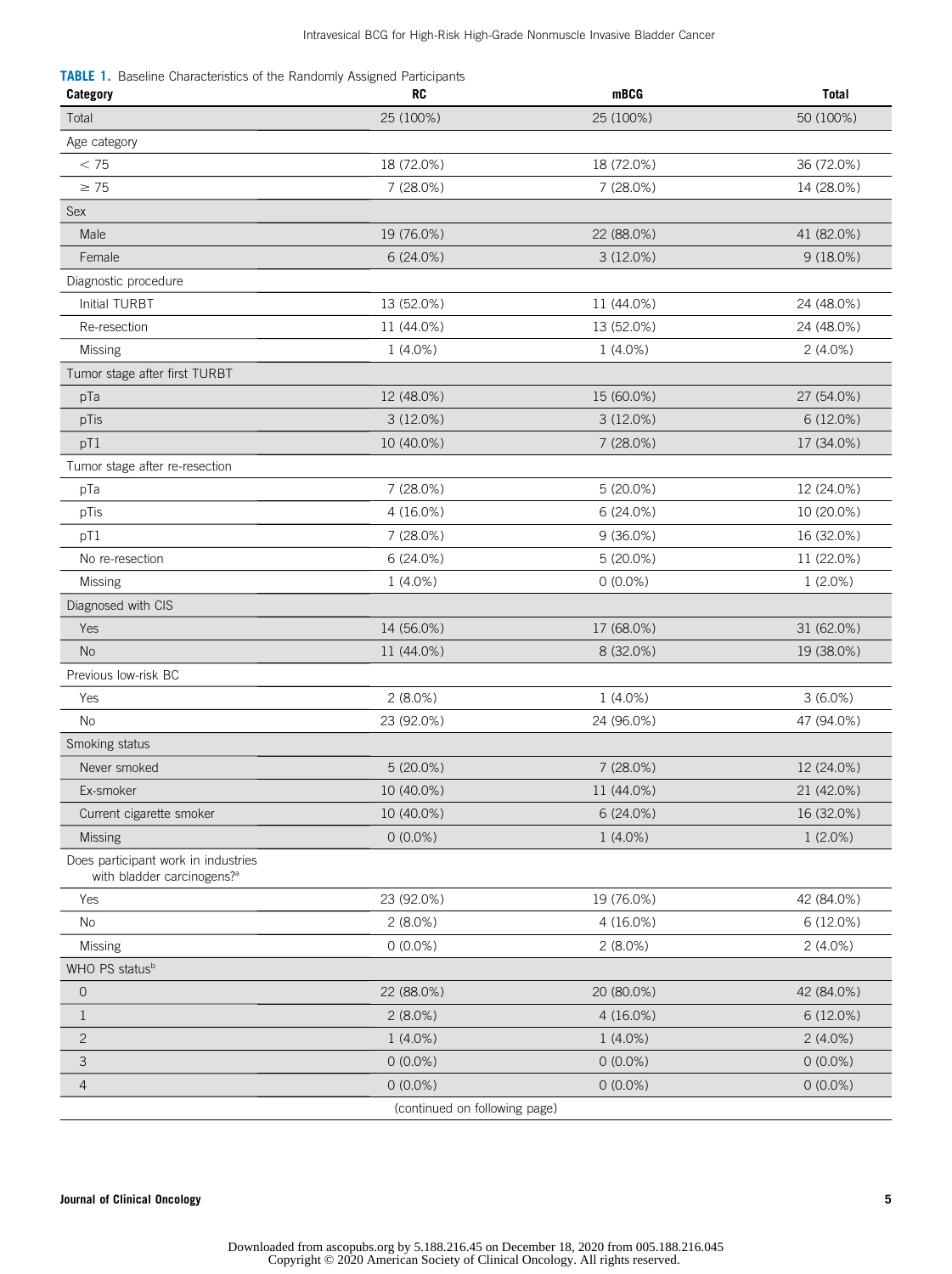**TABLE 1.** Baseline Characteristics of the Randomly Assigned Participants (continued)

| <b>RC</b>         | mBCG             | <b>Total</b>      |
|-------------------|------------------|-------------------|
|                   |                  |                   |
| $9(36.0\%)$       | 14 (56.0%)       | 23 (46.0%)        |
| 16 (64.0%)        | 11 (44.0%)       | 27 (54.0%)        |
|                   |                  |                   |
| 78.2 (14.66)      | 73.8 (14.71)     | 76.1 (14.70)      |
| 83.0 (40.0-104.0) | 77.5 (33.0-90.0) | 80.0 (33.0-104.0) |
| $\overline{0}$    |                  |                   |
|                   |                  |                   |

Abbreviations: BC, bladder cancer; CIS, carcinoma in situ; eGFR, estimated Glomerular Filtration Rate; mBCG, maintenance Bacillus Calmette-Guerin; PS, performance status; RC, radical cystectomy; SD, standard deviation, TURBT, transurethral resection of bladder tumor.

<sup>a</sup>See [Refs. 29](#page-12-0)[,30](#page-12-1) for more details of classification of bladder carcinogens.

bWHO performance status: 0: fully active, 1: cannot undertake strenuous activity, but can carry out day-to-day tasks, 2: ambulatory and mobile for more than 50% of waking hours, 3: confined to bed or chair for more than 50% of waking hours, 4: disabled/confined to bed or chair.

approach (17/20 [85.0%]) using an ileal conduit for urinary drainage (17/20 [85.0%]). One case included synchronous urethrectomy. One patient required blood transfusion (5.0%) and one required radiological guided drain insertion for a pelvic collection (Clavien-Dindo grade 3a: 5.0%). Five (25.0%) participants experienced five AEs relating to cystectomy (Data Supplement hemorrhage or bleeding [two], small bowel injury [one], nerve injury [one], and difficult dissection [one]). Six (30.0%) participants experienced 9 postoperative complications (chest infection [three], wound infection [one], ileus [three] urine leak [one], and constipation [one]), and consequently, 4/20 (20.0%) participants had an increased length of hospital stay. There were no deaths within the follow-up period. By 6 weeks after surgery, nine patients had developed a complication (anastomotic leak [one], constipation [three], fever [two] and sepsis [three], ileus [one], and wound [one] or urinary infection [one]), 3 patients had a prolonged length of stay, and 4 patients required readmission. By 20 weeks, a further five complications (in three patients) were observed (abdominal pain [one], fever [one], sepsis [two], and low B12 and folate [one]). No further complications were observed by week 52. Overall, complications were seen in 13/20 (65.0%) participants, of which two were Clavien-Dindo grade 3a, one grade 3b, and one grade 4a. Histology revealed high-grade urothelial carcinoma in 15/20 patients ([Table 3](#page-7-0), 75.0%), including muscle invasion in 2/20 (pT2N0 in 10.0%) and NMIBC in 13 (pT1 in three, pTis in eight, and pTa in two). No tumor was found in five cases. Lymphadenectomy was performed in 19/20 patients, with a median of 10 nodes (range, 4-27) identified by histopathology. No nodal metastases were detected. Four patients had UCC at the urethral (three) or ureteric (one) resection margins. Prostate cancer was present in five men (pT2 in three and pT3 in two, [Table 3](#page-7-0)), excluding one who had undergone prior radical prostatectomy. Of the 10 patients with 52-week follow-up, nine were disease-free without hydronephrosis and data for one patient were missing. The median eGFR at 52 weeks was 72.0 mL/min.

#### HRQOL Data

HRQOL questionnaires were completed in 98.0%, 78.0%, 74.0%, and 60.0% at baseline, 3, 6, and 12 months, respectively. Although powered comparative analyses of HRQOL are not possible and the EORTC Bladder tools are not directly comparable, global trends were apparent ([Figs 2](#page-8-0) and [3](#page-9-0)). In general, few changes in EQ-5D-3L were seen (Data Supplement). Within QLQ-C30 functional domains (Data Supplement), the RC cohort had a reduction in QOL at 3 months, which recovered to baseline between 6 and 12 months. Little change was seen with mBCG cohort over 12 months. Similarly, few changes were seen in the QLQ-C30 symptom scores in both arms. Changes were seen in treatment-specific questionnaires (Data Supple-ment, [Fig 3](#page-9-0)). For mBCG, there were small increases in the urinary symptom scores at 6 months and concerns about contaminating a partner at 3 months (although this reduced by 12 months), and small reductions in future worry scores on the NMIBC24 questionnaire with time. For the RC cohort, most symptoms improved (lower scores) from 3 to 12 months, except sexual function, which did not change. Decision regret questionnaires were completed by 39/50 (78.0%) participants at 12 months (Data Supplement). There was little regret at entering the study; "It was the right decision" (mean  $= 13.5$ , SD  $= 18.3$ , lower scores indicating less regret) and "I would go for the same choice if I had to do it over again" (mean 11.5,  $SD = 17.3$ , lower scores indicating less regret). With respect to individual treatments, patients in the BCG arm had a higher regret score; "I regret the choice that was made" (mean =  $22.1$ , SD = 15.6 v mean  $= 13.2$ , SD  $= 27.8$ ), compared with the RC cohort.

#### Feasibility of Conducting a Phase III RCT

We randomly assigned 50 of the planned 60 patients within the 18-month window. However, 47/50 (94.0%) patients were from a single network (22 from the cancer center and 25 from the neighboring community hospitals). Four of the seven cancer networks did not randomly assign a patient during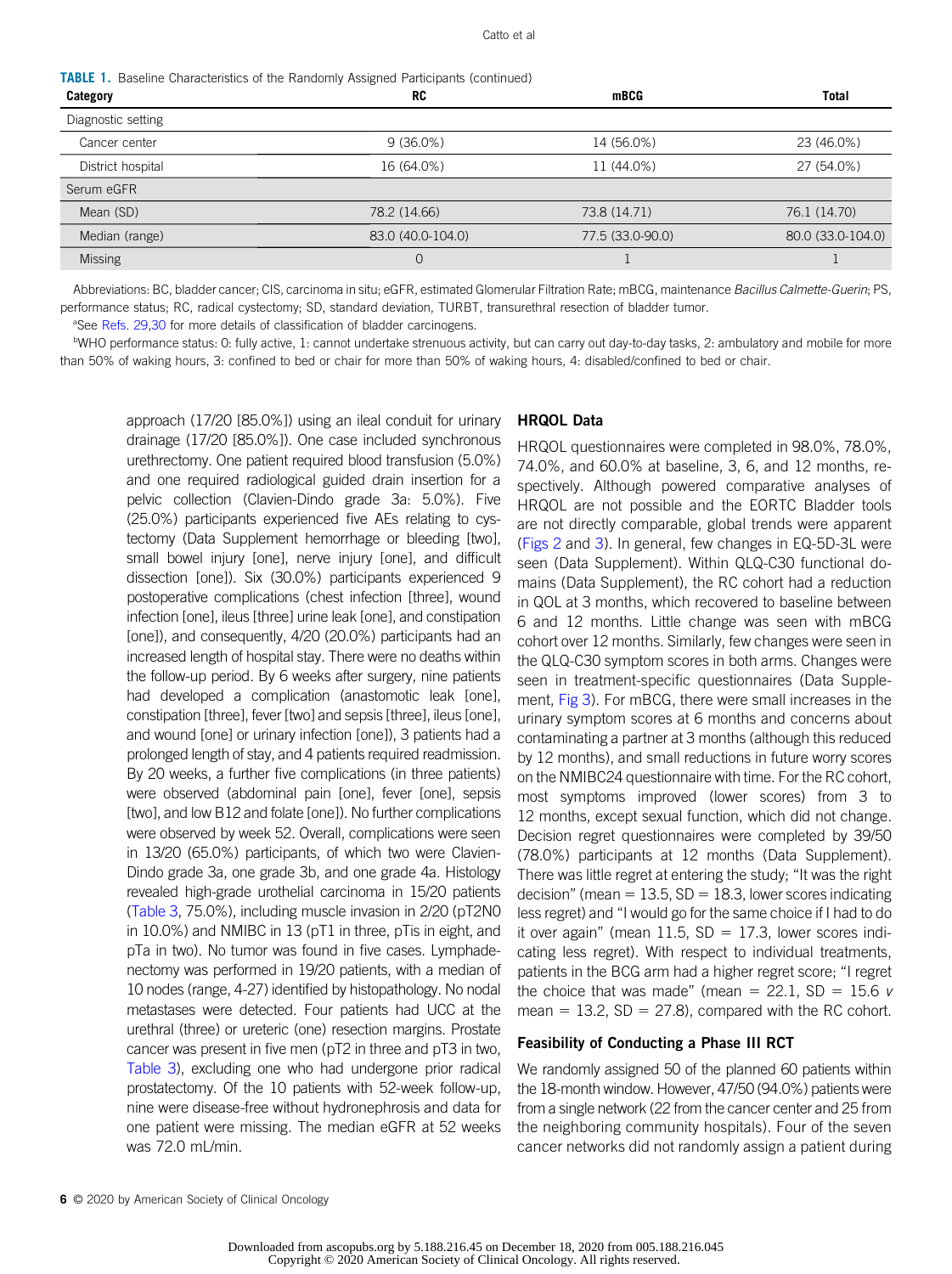#### Intravesical BCG for High-Risk High-Grade Nonmuscle Invasive Bladder Cancer

#### <span id="page-6-0"></span>TABLE 2. Treatment Compliance and Events in the Maintenance Bacillus Calmette-Guerin Arm

| <b>Category</b>                                                                       | Total<br>(Percentage) | Cycle 1<br>$(n = 23)$ | Cycle 2<br>$(n = 18)$ | Cycle 3<br>$(n = 6)$ |
|---------------------------------------------------------------------------------------|-----------------------|-----------------------|-----------------------|----------------------|
| Did the participant receive BCG?                                                      |                       |                       |                       |                      |
| Yes                                                                                   | 23 (92.0%)            | 23 (92.0%)            | 18 (100%)             | 6 (100%)             |
| <b>No</b>                                                                             | $2(8.0\%)$            | $2(8.0\%)$            | $0(0.0\%)$            | $0(0.0\%)$           |
| Did BCG administration take place within the time<br>frame specified in the protocol? |                       |                       |                       |                      |
| Yes                                                                                   |                       | 23 (100.0%)           | 4 (22.2%)             | 2(33.3%)             |
| No                                                                                    |                       | $0(0.0\%)$            | 14 (77.8%)            | $3(50.0\%)$          |
| <b>Missing</b>                                                                        |                       | $0(0.0\%)$            | $0(0.0\%)$            | 1(16.7%)             |
| Cytology findings                                                                     |                       |                       |                       |                      |
| Normal                                                                                |                       | 18 (78.3%)            | 15 (83.3%)            | 5 (83.3.0%)          |
| Equivocal                                                                             |                       | 1(4.3%)               | $0(0.0\%)$            | $0(0.0\%)$           |
| Suspicious for high-grade UCC                                                         |                       | 1(4.3%)               | $0(0.0\%)$            | $0(0.0\%)$           |
| Urothelial carcinoma                                                                  |                       | 1(4.3%)               | $0(0.0\%)$            | $0(0.0\%)$           |
| Missing or no cystoscopy                                                              |                       | 2(8.7%)               | 3(16.7%)              | 1 (16.7%)            |
| Pathology results-grade                                                               |                       |                       |                       |                      |
| No tumor                                                                              |                       | 18 (78.3%)            | 13 (72.2%)            | 5(83.3%)             |
| Low grade or grade 1 or 2                                                             |                       | 2(8.7%)               | 1(5.6%)               | $0(0.0\%)$           |
| High grade or grade 3 or 2                                                            |                       | 2(8.7%)               | 2(11.1%)              | $0(0.0\%)$           |
| Missing or no cystoscopy                                                              |                       | 1(4.3%)               | 2(11.1%)              | 1(16.7%)             |
| Pathology results-stage                                                               |                       |                       |                       |                      |
| pTa, pTis, pT1                                                                        |                       | 4(17.4%)              | 3(16.7%)              | $0(0.0\%)$           |
| pT2 or greater                                                                        |                       | $0(0.0\%)$            | $0(0.0\%)$            | $0(0.0\%)$           |
| No tumor                                                                              |                       | 18 (78.3%)            | 13 (56.5%)            | $5(100.0\%)$         |
| Missing or no cystoscopy                                                              |                       | 1(4.3%)               | 2(11.1%)              | 1(16.7%)             |
| Did the participant permanently discontinue BCG<br>(of those who received it)?        |                       |                       |                       |                      |
| Yes                                                                                   | 5(21.7%)              |                       |                       |                      |
| <b>No</b>                                                                             | 18 (78.3%)            |                       |                       |                      |
| Reasons for permanently discontinuing BCG treatment                                   |                       |                       |                       |                      |
| BCG toxicity or intolerance                                                           | $2(40.0\%)$           |                       |                       |                      |
| Local recurrence or local progression                                                 | $2(40.0\%)$           |                       |                       |                      |
| Other                                                                                 | 1 (20.0%)             |                       |                       |                      |
| Did the participant have a CT scan at 12 months (of those due)                        |                       |                       |                       |                      |
| Yes                                                                                   | 8 (88.9%)             |                       |                       |                      |
| <b>No</b>                                                                             | 1(11.1%)              |                       |                       |                      |
| CT scan results                                                                       |                       |                       |                       |                      |
| Normal upper tracts                                                                   | 6 (75%)               |                       |                       |                      |
| Hydronephrosis                                                                        | 2 (25%)               |                       |                       |                      |

Abbreviations: BCG, Bacillus Calmette-Guerin; CT, computed tomography; UCC, urothelial cell carcinoma.

recruitment. Of those recruited, seven did not accept their allocated treatments (compliance 86.0%); two of these also withdrew from further data collection and completion of questionnaires. A further participant withdrew from trial treatment 121 days after random assignment.

## **DISCUSSION**

We report the first prospective randomized comparison of mBCG and RC. We suspected challenging recruitment and so undertook this feasibility study.<sup>[7](#page-11-6)[,23](#page-12-2)</sup> We ran training sessions using mock patient consultations, lectures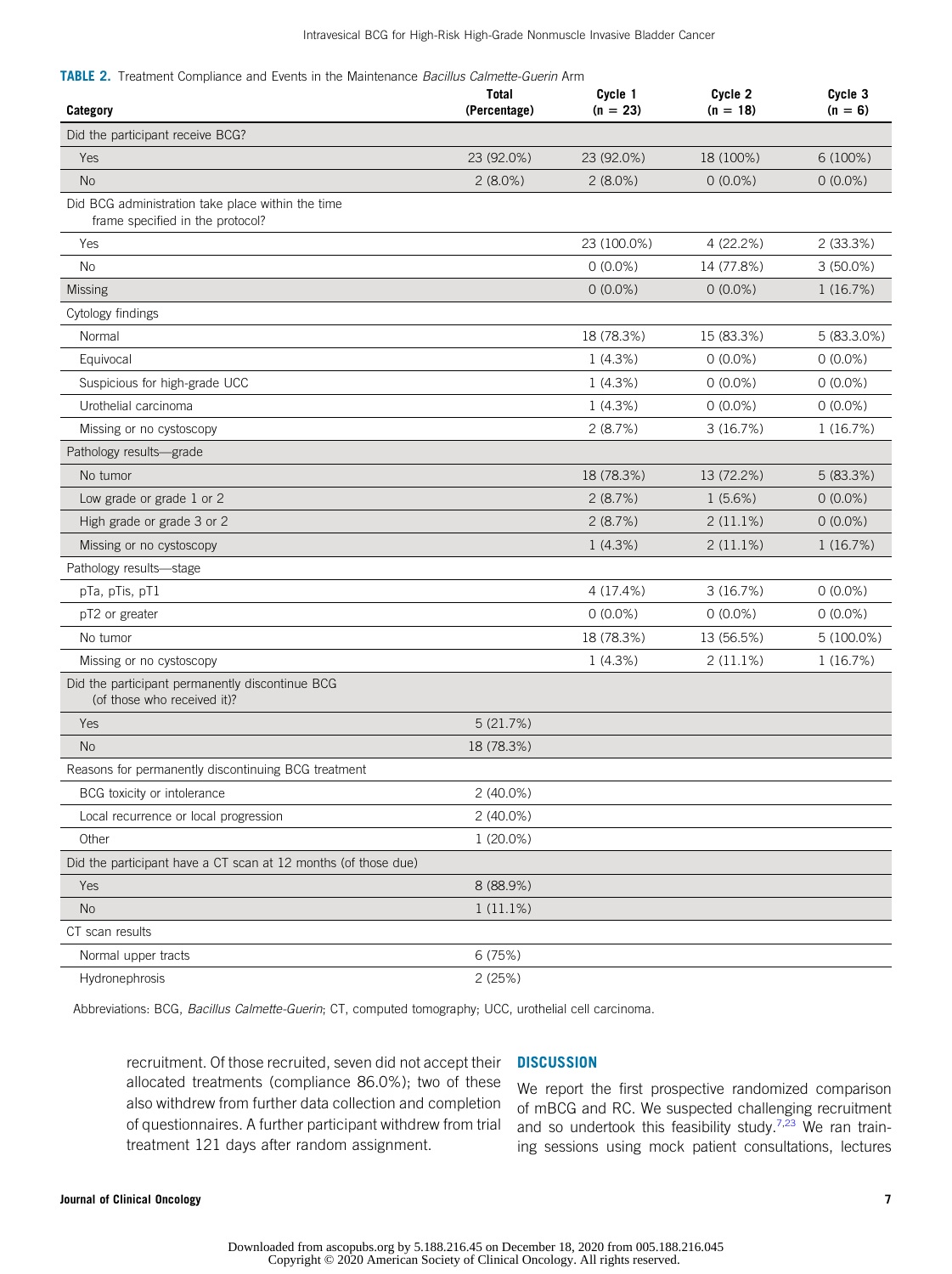<span id="page-7-0"></span>

| <b>Category</b>                                               | <b>Total (Percentage)</b> |
|---------------------------------------------------------------|---------------------------|
| Did the participant receive RC?                               |                           |
| Yes                                                           | 20 (80.0%)                |
| No                                                            | $5(20.0\%)$               |
| Did surgery take place within 8 weeks of<br>random assignment |                           |
| Yes                                                           | 18 (90.0%)                |
| No                                                            | $2(10.0\%)$               |
| <b>BMI</b>                                                    |                           |
| Mean (SD)                                                     | 26.6 (3.51)               |
| Median (range)                                                | 26.7 (21.0-35.0)          |
| Serum eGFR                                                    |                           |
| Mean (SD)                                                     | 76.7 (13.15)              |
| Median (range)                                                | 80.0 (43.0-90.0)          |
| Serum creatinine                                              |                           |
| Mean (SD)                                                     | 82.9 (18.63)              |
| Median (range)                                                | 82.0 (37.0-108.0)         |
| Surgical technique                                            |                           |
| Open                                                          | 17 (85.0%)                |
| Robot-assisted                                                | $3(15.0\%)$               |
| Lymph node dissection                                         |                           |
| None                                                          | $1(5.0\%)$                |
| Level I (obturator fossa)                                     | $0(0.0\%)$                |
| Level II (ureteric crossing common iliac<br>artery)           | 19 (95.0%)                |
| Level III (aortic bifurcation)                                | $0(0.0\%)$                |
| Combined synchronous urethrectomy                             |                           |
| Yes                                                           | 1 (5.0%)                  |
| No                                                            | 19 (95.0%)                |
| Duration of operation, hours                                  |                           |
| $<$ 3                                                         | 6 (30.0%)                 |
| $3-5$                                                         | 11 (55.0%)                |
| > 5                                                           | 3(15.0%)                  |
| Diversion procedure                                           |                           |
| lleal conduit                                                 | 17 (85.0%)                |
| Orthotopic                                                    | $3(15.0\%)$               |
| Rectal diversion                                              | $0(0.0\%)$                |
| Continent cutaneous                                           | $0(0.0\%)$                |
| Other                                                         | $0(0.0\%)$                |
| Blood loss, mL                                                |                           |
| < 300                                                         | 4 (20.0%)                 |
| 300-500                                                       | 6 (30.0%)                 |
| $>$ 500-1,000                                                 | 7 (35.0%)                 |
| $>1,000-2,000$                                                | $3(15.0\%)$               |
| > 2,000                                                       | $0(0.0\%)$                |

|             | <b>TABLE 3.</b> Treatment Compliance and Events in the RC Arm |  |  |  |
|-------------|---------------------------------------------------------------|--|--|--|
| (continued) |                                                               |  |  |  |

| <b>Category</b>                                                   | <b>Total (Percentage)</b> |
|-------------------------------------------------------------------|---------------------------|
| Number of blood units transfused                                  |                           |
| Nil                                                               | 19 (95.0%)                |
| Minor $(< 2$ units)                                               | $1(5.0\%)$                |
| Moderate (3-6 units)                                              | $0(0.0\%)$                |
| Major $(> 6$ units)                                               | $0(0.0\%)$                |
| Returned to theater                                               |                           |
| <b>Yes</b>                                                        | $0(0.0\%)$                |
| No                                                                | 20 (100.0%)               |
| Postoperative radiological intervention                           |                           |
| Yes <sup>a</sup>                                                  | $1(5.0\%)$                |
| No                                                                | 19 (95.0%)                |
| Operative histology: grade                                        |                           |
| No cancer                                                         | 5 (25.0%)                 |
| Low grade or grade 1 or 2                                         | $0(0.0\%)$                |
| High grade or grade 2 or 3                                        | 15 (75.0%)                |
| Operative histology: stage                                        |                           |
| pT0                                                               | 5 (25.0%)                 |
| pTis                                                              | 8 (40.0%)                 |
| рТа                                                               | 2 (10.0%)                 |
| pT1                                                               | $3(15.0\%)$               |
| pT2 or above                                                      | $2(10.0\%)$               |
| Margins                                                           |                           |
| Clear                                                             | 16 (80%)                  |
| Soft tissue                                                       | $0(0.0\%)$                |
| Urethral UCC                                                      | $3(15.0\%)$               |
| Ureteric UCC                                                      | $1(5.0\%)$                |
| Lymph nodes                                                       |                           |
| < 5                                                               | 2 (10.0%)                 |
| $5-9$                                                             | 4 (20.0%)                 |
| $\geq 10$                                                         | 14 (70.0%)                |
| Coexisting prostate cancer <sup>b</sup>                           |                           |
| Not present <sup>c</sup>                                          | 10 (66.7%)                |
| Gleason grade group 1                                             | 3(20%)                    |
| Gleason grade group 2                                             | 1(6.7%)                   |
| Gleason grade group 3                                             | 1(6.7%)                   |
| Coexisting prostate cancer stage                                  |                           |
| pT2                                                               | $3(60.0\%)$               |
| pT3                                                               | $2(40.0\%)$               |
| Did the participant have a CT scan at 12 months<br>(of those due) |                           |
| Yes                                                               | $9(90.0\%)$               |
| No                                                                | 1 (10.0%)                 |
| (continued on following page)                                     |                           |

8 © 2020 by American Society of Clinical Oncology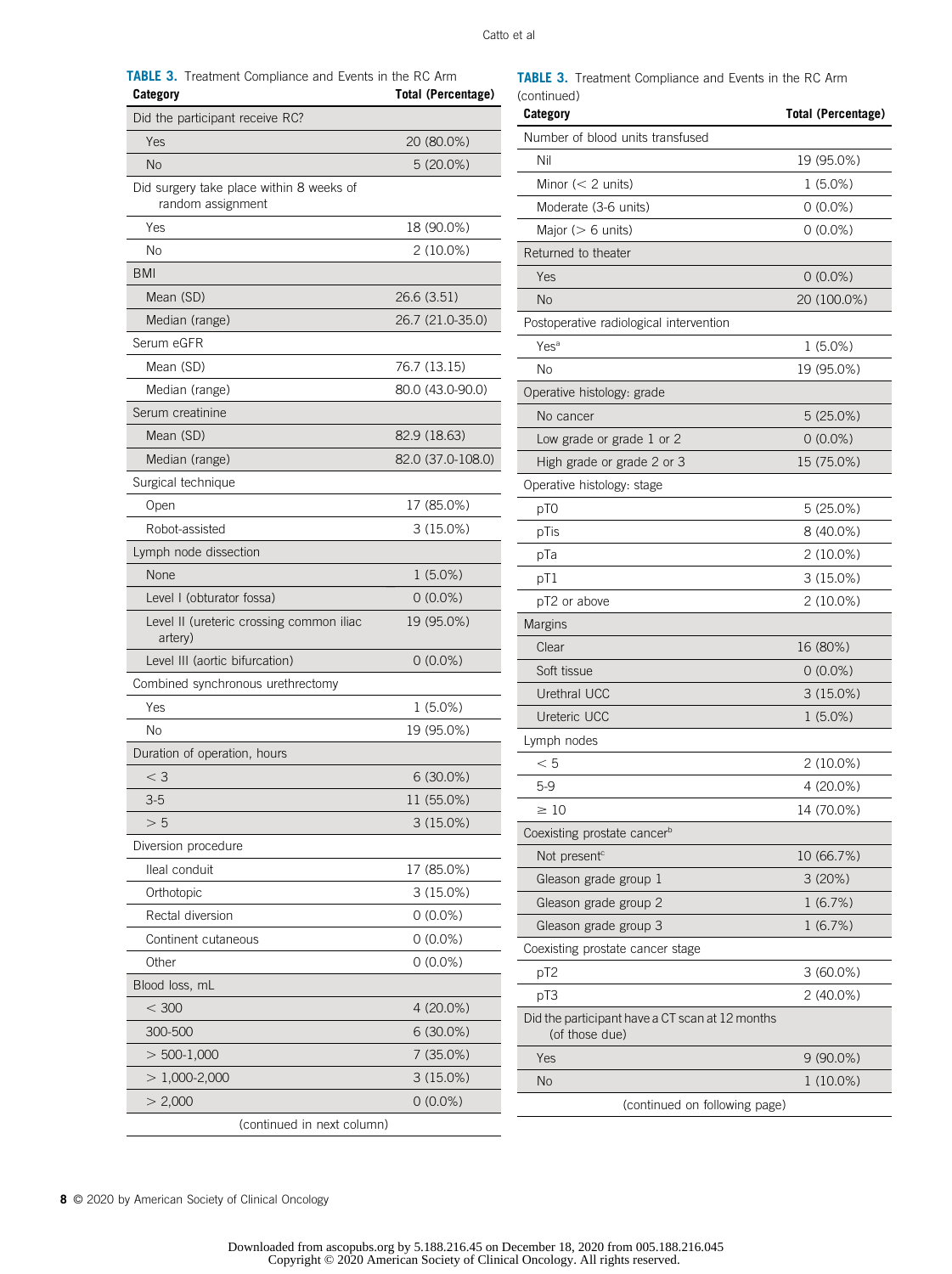**TABLE 3.** Treatment Compliance and Events in the RC Arm (continued)

| Category            | Total (Percentage) |
|---------------------|--------------------|
| CT scan results     |                    |
| Normal upper tracts | $9(100.0\%)$       |
| Hydronephrosis      | $0(0.0\%)$         |

Abbreviations: BMI, body mass index; CT, computed tomography; RC, radical cystectomy; SD, standard deviation; UCC, urothelial cell carcinoma.

a Percutaneous drain insertion.

<sup>b</sup>15/20 participants who received an RC were male. <sup>c</sup>One prior radical prostatectomy for prostate cancer. challenging beliefs, and focusing upon equipoise. Many HRNMIBCs are diagnosed in district hospitals, before onward referral to the nearest cancer center. Patients meet multiple clinical staff before deciding treatment, each of whom might influence choice. Recruitment was successful in one network, which accounted for 47/50 randomly assigned patients. Half of these were diagnosed at district hospitals, suggesting clinicians in this network were in equipoise. Other networks struggled to recruit, suggesting either a lack of equipoise, enthusiasm, or logistical difficulties. Evidence to understand this may be derived from the screening logs. These reported few patients expressed treatment preference at diagnosis (1.0% in Data Supplement),



<span id="page-8-0"></span>FIG 2. Generic health-related quality of life for patients in the BRAVO feasibility study as measured using the EuroQuol-5D (EQ5D) and EORTC QLQ-C30 questionnaires. The EORTC-QLQ-C30 scores and the EQ-5D-3L Health score today range from 0 to 100, with high scores indicating better self-reported health. The EQ-5D-3L Score is calculated using dimensions from the questionnaire and high scores indicating better self-reported health. The number of completed questionnaires is shown above each column (Data Supplement for more details). BCG, Bacillus Calmette-Guerin; RC, radical cystectomy.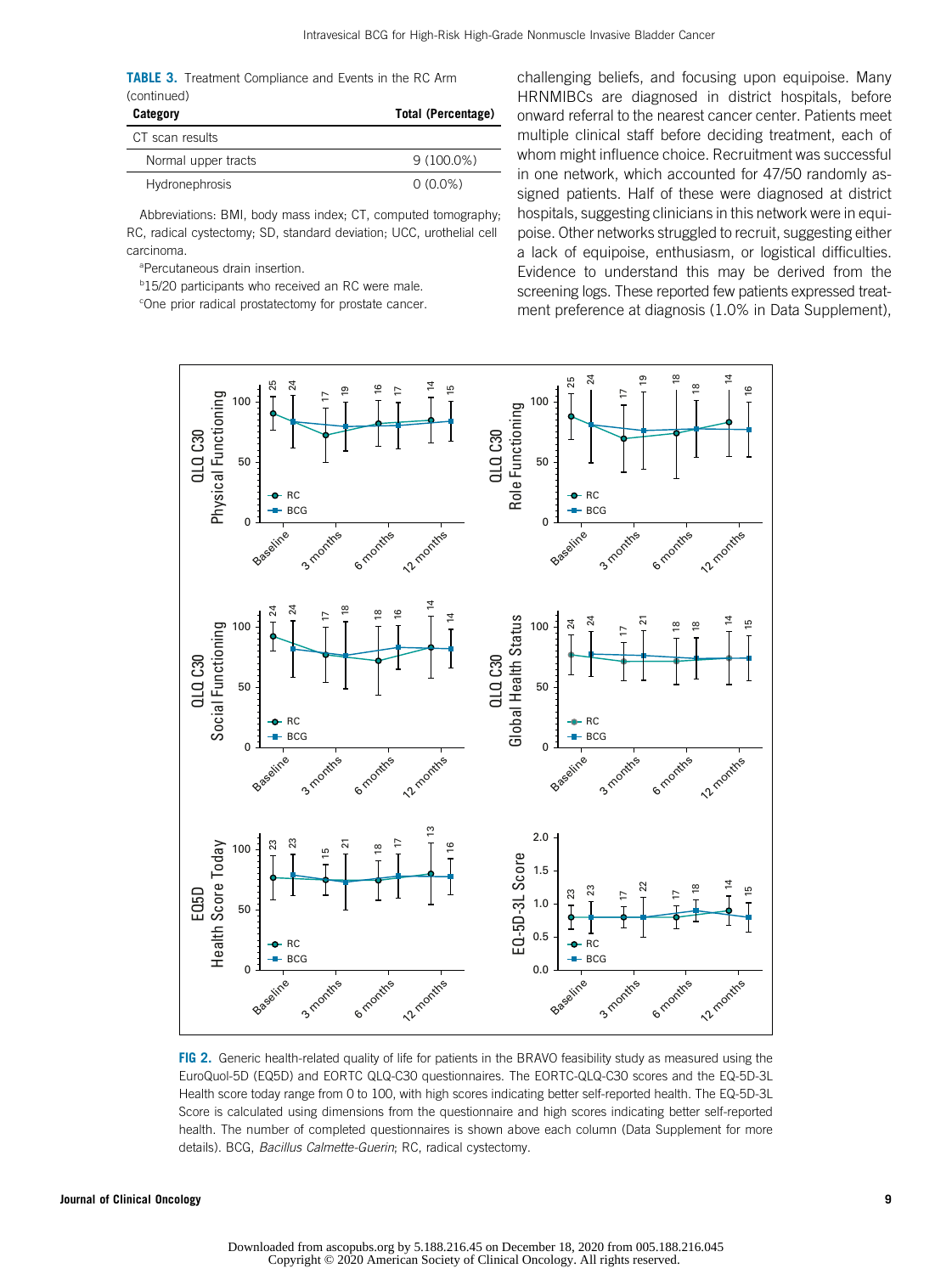#### <span id="page-9-0"></span>Catto et al



FIG 3. Bladder cancer-specific EORTC PROMs questionnaire outcomes. Scores range from 0 to 100. A high score for urinary symptoms, future worries, and abdominal bloating and flatulence represents a high level of symptomatology. A high score for sexual functioning represents a high level of functioning. For individual items (malaise, intravesical treatment issues and risk of contaminating partner, body image scale, and urostomy problems), a high score is interpreted as worse. Merged scores are generated from the matching scales from either questionnaire and presented together. The number of completed questionnaires is shown above each column (Data Supplement for more details). BCG, Bacillus Calmette-Guerin; RC, radical cystectomy.

10 C 2020 by American Society of Clinical Oncology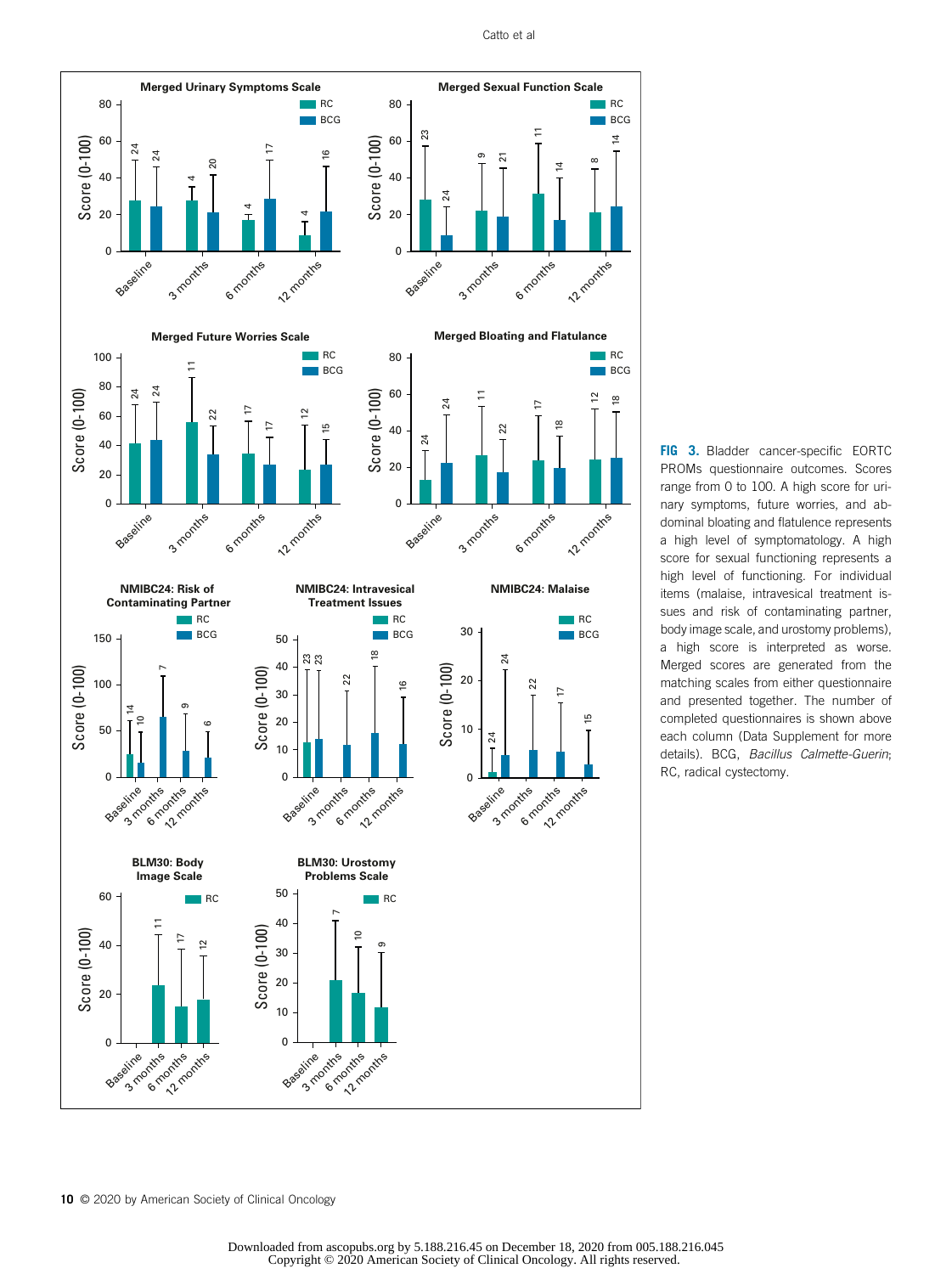similar rates of screening between networks, and that many patients (62.7%) had preference by the time they were approached regarding BRAVO. Rates of preference were similar between networks, suggesting that failure to recruit was multifactorial. Treatment acceptance was high (43/50, 86%) and comparable to other surgical versus nonsurgical trials (eg, 78% in Protec $T^{24}$ ). Fewer patients accepted RC than BCG, likely reflecting its irreversibility and greater physical impact.

Our data reveal important insights into the disease and challenge preconceptions. First, BCG is often the default first-line treatment because clinicians feel patients are unfit for RC.<sup>[25](#page-12-4),[26](#page-12-5)</sup> We found that although 2/3 of screened patients were  $> 70$  years old and 3/4 had a smoking history, most (around 80% of the total considered population) were judged fit for either treatment by urological and anesthetic staff. Second, clinicians often manage HRNMIBC as a nonlethal disease. We found that most new high-grade NMI cancers were of high progression risk (as defined by the presence of one or more adverse prognostic risk factors). In the participants randomly assigned to RC, 2/20 (10.0%) had muscle invasive BCs and one had Gleason  $4 + 3 = 7$  T3a prostate cancer in their final histology. These patients had received reresection and cross-sectional imaging, $17$  were reviewed by a multidisciplinary meeting, and had seen specialist uro-oncologists. In the BCG arm, two participants developed BC metastases during study follow-up (total 2/23 with metastatic BC). Thus, 10% of patients with new HRNMIBC have a potentially lethal disease. Our findings reflect nonrandomly assigned population-based observations suggesting a 14% difference in BC-specific survival between BCG and immediate RC at 10 years, that metastatic BC is present in cystectomy specimens in around

#### AFFILIATIONS

<sup>1</sup> Academic Urology Unit, University of Sheffield, Sheffield, United Kingdom

2 Clinical Trials Research Unit, Leeds Institute for Clinical Trials Research, University of Leeds, Leeds, United Kingdom

<sup>3</sup>Institute of Clinical and Applied Health Research, University of Hull, Hull, United Kingdom

4 Freeman Hospital, Newcastle, United Kingdom

5 St James's University Hospital, Leeds, United Kingdom

6 Bradford Teaching Hospitals NHS Foundation Trust, Bradford, United Kingdom

<sup>7</sup>Hull and East Yorkshire NHS Trust, Hull, United Kingdom

<sup>8</sup>Mid Yorkshire Hospitals NHS Trust, Wakefield, United Kingdom <sup>9</sup>Churchill Hospital, Oxford University Hospitals NHS Trust, Oxford, United Kingdom

10Airedale NHS Foundation Trust, Keighley, United Kingdom

<sup>11</sup>Department of Urology, Royal Hallamshire Hospital, Sheffield, United Kingdom

#### CORRESPONDING AUTHOR

James W. F. Catto, MBChB, PhD, Academic Urology Unit, G Floor, The Medical School, University of Sheffield, Beech Hill Road, Sheffield, S10 2RX, United Kingdom; e-mail: [j.catto@shef](mailto:j.catto@sheffield.ac.uk)field.ac.uk.

5% of cases, and long-term cancer-specific survival rates of around 90% with immediate RC.<sup>[11](#page-11-10),[27](#page-12-6),[28](#page-12-7)</sup> Finally, patients fear RC as they perceive a low HRQOL. Few data support this fear. Our HRQOL analysis was limited as not all patients were followed up for 12 months; however, some trends in changes were noted over time. Specifically, within the first 3 months, HRQOL may be superior with mBCG to RC, but differences may disappear by 12 months. Conversely, at 12 months, there was slightly more decision regret and slightly lower emotional function scores in the BCG cohort, suggesting ongoing concerns about uncertainty in BC outcomes. These data support population-based surveys regarding HRQOL in patients with the BC spectrum<sup>[9](#page-11-8),[10](#page-11-9)</sup> and clinical trial data measuring recovery<sup>[13](#page-11-12)</sup> after RC.

Although these findings may suggest that RC has superior oncological outcomes with limited impact of HRQOL, our data do not support RC as the standard of care for all patients. The study was designed to test the feasibility of a larger trial, and so findings with respect to UCC outcomes or impact of HRQOL are underpowered and need to be interpreted cautiously. In the RC cohort, 25% of patients had no tumor in their cystectomy specimen (suggesting possible overtreatment) and only 10% had invasive cancer. Although longer-term outcomes of the 65% with NMI are unknown, it is likely that many would not develop progressive disease and would not need RC. In keeping with this, most patients in the BCG arm kept their bladders in situ and there was little change in their HRQOL during treatment. Although HRQOL and decision regret in the mBCG cohort may change with longer follow-up, at closure, there were no major differences between each arm. As such, we suggest our findings be used to inform patients about the relative risks of each approach, and recommend use of an individualized risk-adaptive approach.

#### STUDY GROUPS

BRAVO study group members: Zahir Abbasi, Linzi Bone, Angela Brocklehurst, Nicolas Bryan, Lindsay Caygill, Jeremy Crew, Russsell Dowde, Jan Farrell, Jonathan Gill, Lisa Gledhill, Fredddie Hamdy, Susan Hill, Helen Hothersall, Anne Kay, Phil Kelly, Bernadette Kilbane, Sanjeev Kotwal, Kate Linton, Stephen Littler, Tiago Mendonca, Suzanne Miles, Stephen Mitchell, Peter Murphy, Vicky Murray, Naledi Mzwimbi, Alan Paul, Ramanan Rajasundaram, Julie Rawlings, Hannah Roberts, Helen Robertshaw, Wendy Robson, Derek Rosario, Kully Sandhu, Paul Sagar, Alison Shaw, Rajindrah Singh, Nick Smith, Tina Soar, Zoe Storton, Beverley Taylor, Francis Thomas, Nicky Thomas, Suresh Venugopal, Rachel Walker, Louise Weatherley, and Susan Wormley.

#### **DISCLAIMER**

J.W.F.C. has received reimbursement for consultancy from Astra Zeneca, Roche, and Janssen, speaker fees from BMS, MSD, Nucleix, and Roche, and honoraria for membership of an advisory board for Ferring. J.W.F.C. is funded by an NIHR Research Professorship. The remaining authors declare no potential conflicts of interest.

#### CLINICAL TRIAL INFORMATION

ISRCTN12509361 Registered 06/09/16.

Journal of Clinical Oncology 11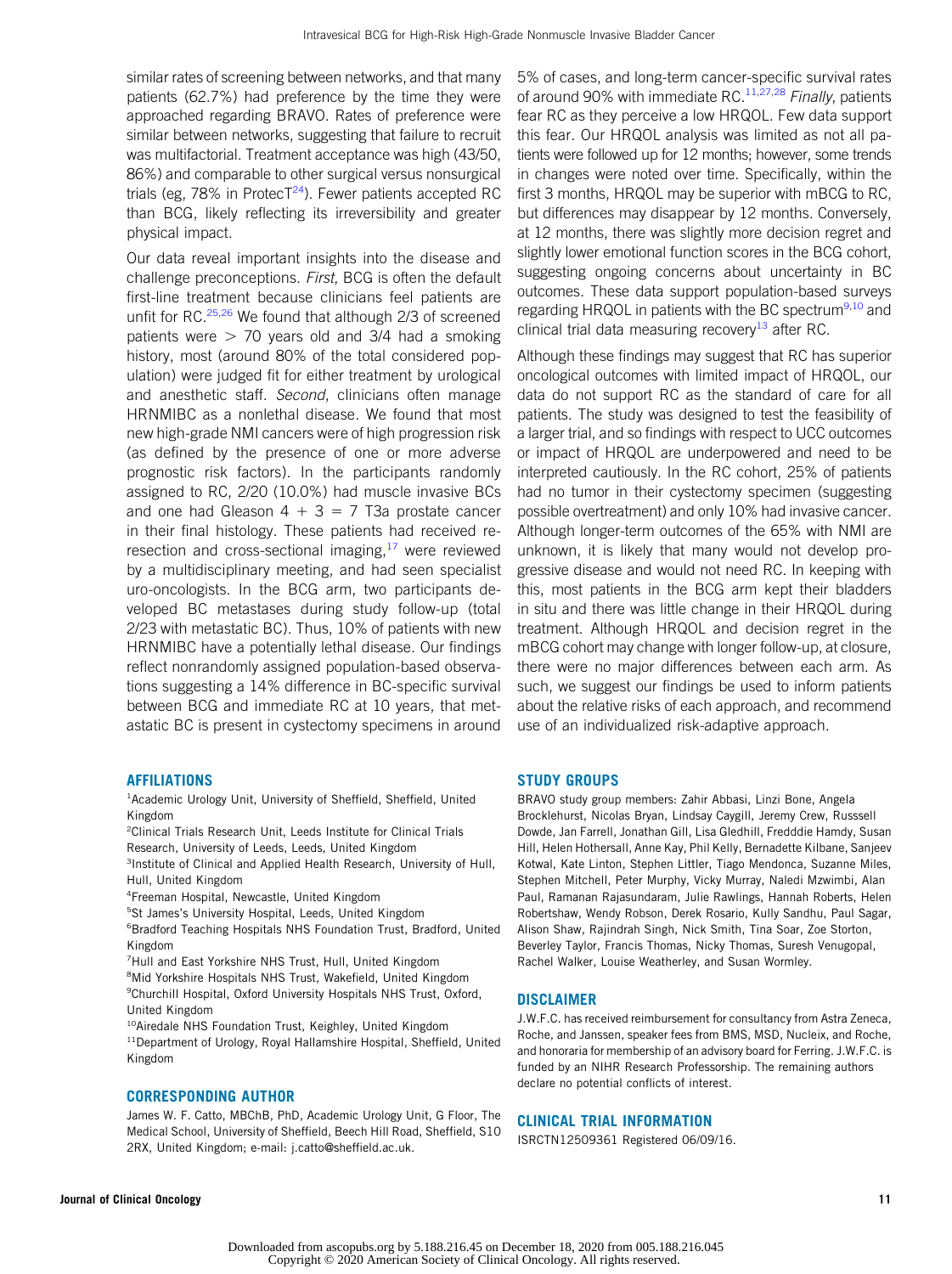## AUTHORS' DISCLOSURES OF POTENTIAL CONFLICTS OF INTEREST

Disclosures provided by the authors are available with this article at DOI [https://doi.org/10.1200/JCO.20.01665.](https://ascopubs.org/doi/full/10.1200/JCO.20.01665)

#### AUTHOR CONTRIBUTIONS

Conception and design: James W. F. Catto, Michelle Collinson, Heather Poad, Maureen Twiddy, Mark Johnson, Rohit Chahal, Matt Simms, Phillip Koenig, Julia M. Brown

Financial support: James W. F. Catto

Administrative support: James W. F. Catto, Kathryn Gordon

Provision of study materials or patients: James W. F. Catto, Kathryn

Gordon, Rohit Chahal, Matt Simms, Richard Bell, Phillip Koenig, Louise Goodwin

Collection and assembly of data: James W. F. Catto, Kathryn Gordon, Michelle Collinson, Heather Poad, Mark Johnson, Sunjay Jain, Rohit Chahal, Mohantha Dooldeniya, Richard Bell, Phillip Koenig, Samantha Conroy, Louise Goodwin, Aidan P. Noon, Julie Croft, Julia M. Brown Data analysis and interpretation: James W. F. Catto, Michelle Collinson, Maureen Twiddy, Rohit Chahal, Phillip Koenig, Julie Croft, Julia M. Brown

Manuscript writing: All authors Final approval of manuscript: All authors Accountable for all aspects of the work: All authors

#### ACKNOWLEDGMENT

We gratefully acknowledge the ongoing support of participants, principal investigators, research nurses, MDT coordinators, data managers, and other site staff who have been responsible for setting up, recruiting participants, and collecting the data for the study. This study was funded by Yorkshire Cancer Research (Study S388). The funder had no role in the design, analysis, or collection of the data; in writing the manuscript; or in the decision to submit the manuscript for publication. We are grateful for the study oversight provided by the sponsor Sheffield Teaching Hospitals NHS Trust and the members of the TSC. We thank the Independent steering group members: Alison Birtle (Chair), Simon Fulford, and Chris Metcalfe.

#### REFERENCES

- <span id="page-11-0"></span>1. Cumberbatch MGK, Jubber I, Black PC, et al: Epidemiology of bladder cancer: A systematic review and contemporary update of risk factors in 2018. Eur Urol 74:784-795, 2018
- <span id="page-11-1"></span>2. Leal J, Luengo-Fernandez R, Sullivan R, et al: Economic burden of bladder cancer across the European Union. Eur Urol 69:438-447, 2016
- <span id="page-11-2"></span>3. Sylvester RJ, van der Meijden AP, Oosterlinck W, et al: Predicting recurrence and progression in individual patients with stage Ta T1 bladder cancer using EORTC risk tables: a combined analysis of 2596 patients from seven EORTC trials. Eur Urol 49:466-475, 2006; discussion 475-477
- <span id="page-11-3"></span>4. Thomas F, Noon AP, Rubin N, et al: Comparative outcomes of primary, recurrent, and progressive high-risk non-muscle-invasive bladder cancer. Eur Urol 63: 145-154, 2013
- <span id="page-11-4"></span>5. Babjuk M, Burger M, Comperat EM, et al: European association of urology guidelines on non-muscle-invasive bladder cancer (TaT1 and carcinoma in Situ)— 2019 update. Eur Urol 76:639-657, 2019
- <span id="page-11-5"></span>6. Malmstrom PU, Sylvester RJ, Crawford DE, et al: An individual patient data meta-analysis of the long-term outcome of randomised studies comparing intravesical mitomycin C versus bacillus Calmette-Guerin for non-muscle-invasive bladder cancer. Eur Urol 56:247-256, 2009
- <span id="page-11-6"></span>7. Edmondson AJ, Birtwistle JC, Catto JWF, et al: The patients' experience of a bladder cancer diagnosis: A systematic review of the qualitative evidence. J Cancer Surviv 11:453-461, 2017
- <span id="page-11-7"></span>8. Pang KH, Groves R, Venugopal S, et al: Prospective implementation of enhanced recovery after surgery protocols to radical cystectomy. Eur Urol 73:363-371, 2018
- <span id="page-11-8"></span>9. Mason SJ, Downing A, Wright P, et al: Health-related quality of life after treatment for bladder cancer in England. Br J Cancer 118:1518-1528, 2018
- <span id="page-11-9"></span>10. Hardt J, Filipas D, Hohenfellner R, et al: Quality of life in patients with bladder carcinoma after cystectomy: First results of a prospective study. Qual Life Res 9: 1-12, 2000
- <span id="page-11-10"></span>11. Klaassen Z, Kamat AM, Kassouf W, et al: Treatment strategy for newly diagnosed T1 high-grade bladder urothelial carcinoma: New insights and updated recommendations. Eur Urol 74:597-608, 2018
- <span id="page-11-11"></span>12. Paramasivan S, Huddart R, Hall E, et al: Key issues in recruitment to randomised controlled trials with very different interventions: A qualitative investigation of recruitment to the SPARE trial (CRUK/07/011). Trials 12:78, 2011
- <span id="page-11-12"></span>13. Catto JWF, Khetrapal P, Ambler G, et al: Multidomain quantitative recovery following radical cystectomy for patients within the robot-assisted radical cystectomy with intracorporeal urinary diversion versus open radical cystectomy randomised controlled trial: The first 30 patients. Eur Urol 74:531-534, 2018
- <span id="page-11-13"></span>14. Oughton JB, Poad H, Twiddy M, et al: Radical cystectomy (bladder removal) against intravesical BCG immunotherapy for high-risk non-muscle invasive bladder cancer (BRAVO): A protocol for a randomised controlled feasibility study. BMJ Open 7:e017913, 2017
- <span id="page-11-14"></span>15. Eble JN, Sauter G, Epstein JI, et al: World Health Organization Classification of Tumours. Pathology and Genetics of Tumours of the Urinary System and Male Genital Organs. Lyon, France, IARC Press, 2004
- <span id="page-11-15"></span>16. Histological Typing of Urinary Bladder Tumours. Geneva, Switzerland, World Health Organization, 1973
- <span id="page-11-16"></span>17. Cumberbatch MGK, Foerster B, Catto JWF, et al: Repeat transurethral resection in non-muscle-invasive bladder cancer: A systematic review. Eur Urol 73: 925-933, 2018
- <span id="page-11-17"></span>18. Lamm DL, Blumenstein BA, Crissman JD, et al: Maintenance bacillus Calmette-Guerin immunotherapy for recurrent TA, T1 and carcinoma in situ transitional cell carcinoma of the bladder: A randomized Southwest Oncology Group Study. J Urol 163:1124-1129, 2000
- <span id="page-11-18"></span>19. Konety BR, Dhawan V, Allareddy V, et al: Impact of hospital and surgeon volume on in-hospital mortality from radical cystectomy: Data from the health care utilization project. J Urol 173:1695-1700, 2005
- <span id="page-11-19"></span>20. Boustead GB, Fowler S, Swamy R, et al: Stage, grade and pathological characteristics of bladder cancer in the UK: British Association of Urological Surgeons (BAUS) urological tumour registry. BJU Int 113:924-930, 2014
- <span id="page-11-20"></span>21. Rabin R, de Charro F: EQ-5D: A measure of health status from the EuroQol Group. Ann Med 33:337-343, 2001
- <span id="page-11-21"></span>22. Aaronson NK, Ahmedzai S, Bergman B, et al: The European Organization for Research and Treatment of Cancer QLQ-C30: A quality-of-life instrument for use in international clinical trials in oncology. J Natl Cancer Inst 85:365-376, 1993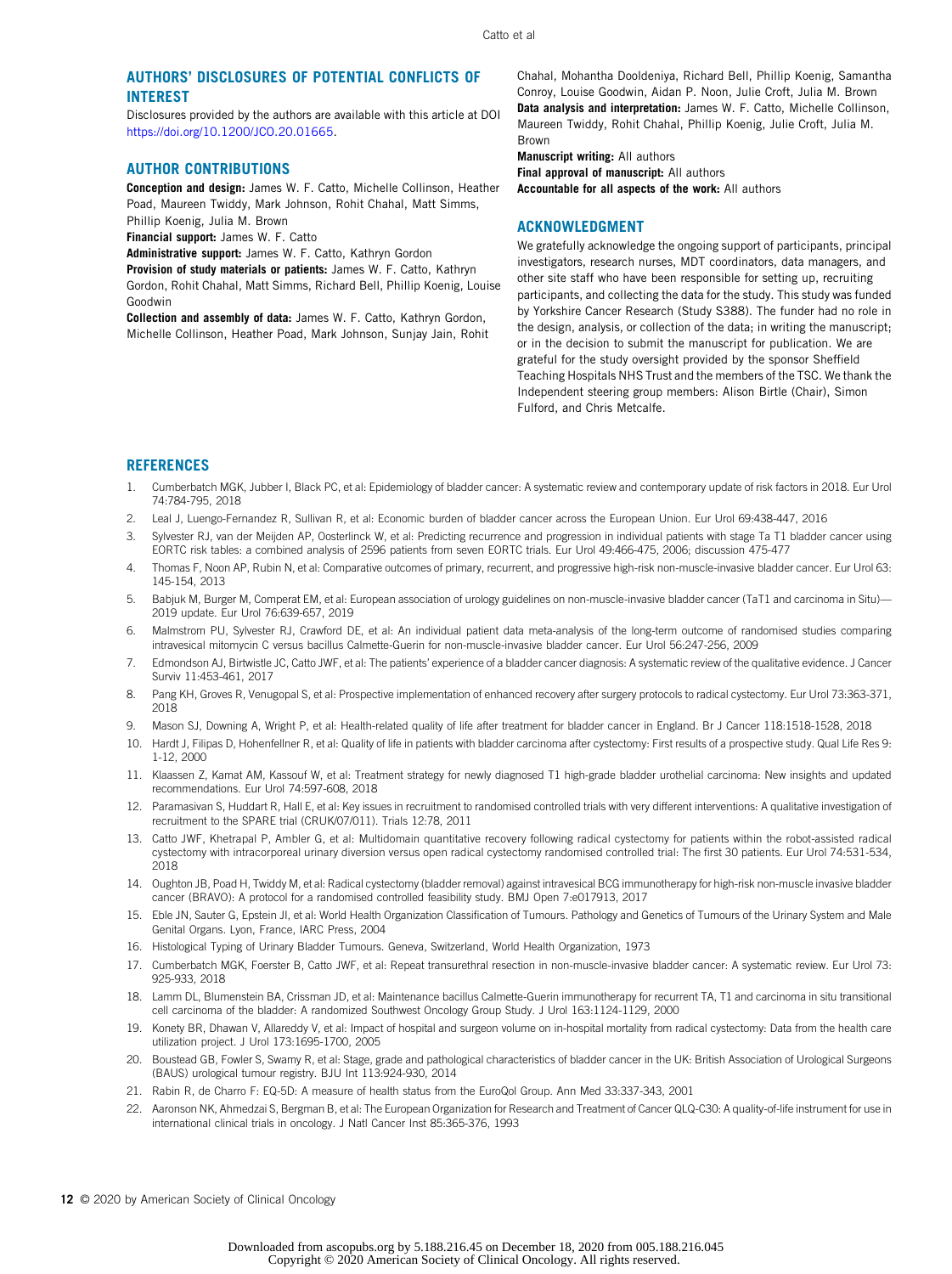- <span id="page-12-2"></span>23. Elliott D, Husbands S, Hamdy FC, et al: Understanding and improving recruitment to randomised controlled trials: Qualitative research approaches. Eur Urol 72: 789-798, 2017
- <span id="page-12-3"></span>24. Hamdy FC, Donovan JL, Lane JA, et al: 10-year outcomes after monitoring, surgery, or radiotherapy for localized prostate cancer. N Engl J Med 375:1415-1424, 2016
- <span id="page-12-4"></span>25. Goossens-Laan CA, Leliveld AM, Verhoeven RH, et al: Effects of age and comorbidity on treatment and survival of patients with muscle-invasive bladder cancer. Int J Cancer 135:905-912, 2014
- <span id="page-12-5"></span>26. Noon AP, Albertsen PC, Thomas F, et al: Competing mortality in patients diagnosed with bladder cancer: Evidence of undertreatment in the elderly and female patients. Br J Cancer 108:1534-1540, 2013
- <span id="page-12-6"></span>27. Gontero P, Sylvester R, Pisano F, et al: Prognostic factors and risk groups in T1G3 non-muscle-invasive bladder cancer patients initially treated with Bacillus Calmette-Guerin: Results of a retrospective multicenter study of 2451 patients. Eur Urol 67:74-82, 2015
- <span id="page-12-7"></span>28. Hautmann RE, Volkmer BG, Gust K: Quantification of the survival benefit of early versus deferred cystectomy in high-risk non-muscle invasive bladder cancer (T1 G3). World J Urol 27:347-351, 2009
- <span id="page-12-0"></span>29. Cumberbatch MG, Cox A, Teare D, et al: Contemporary occupational carcinogen exposure and bladder cancer: A systematic review and meta-analysis. JAMA Oncol 1:1282-1290, 2015
- <span id="page-12-1"></span>30. Reed O, Jubber I, Griffin J, et al: Occupational bladder cancer: A cross section survey of previous employments, tasks and exposures matched to cancer phenotypes. PLoS One 15:e0239338, 2020

nn - 1